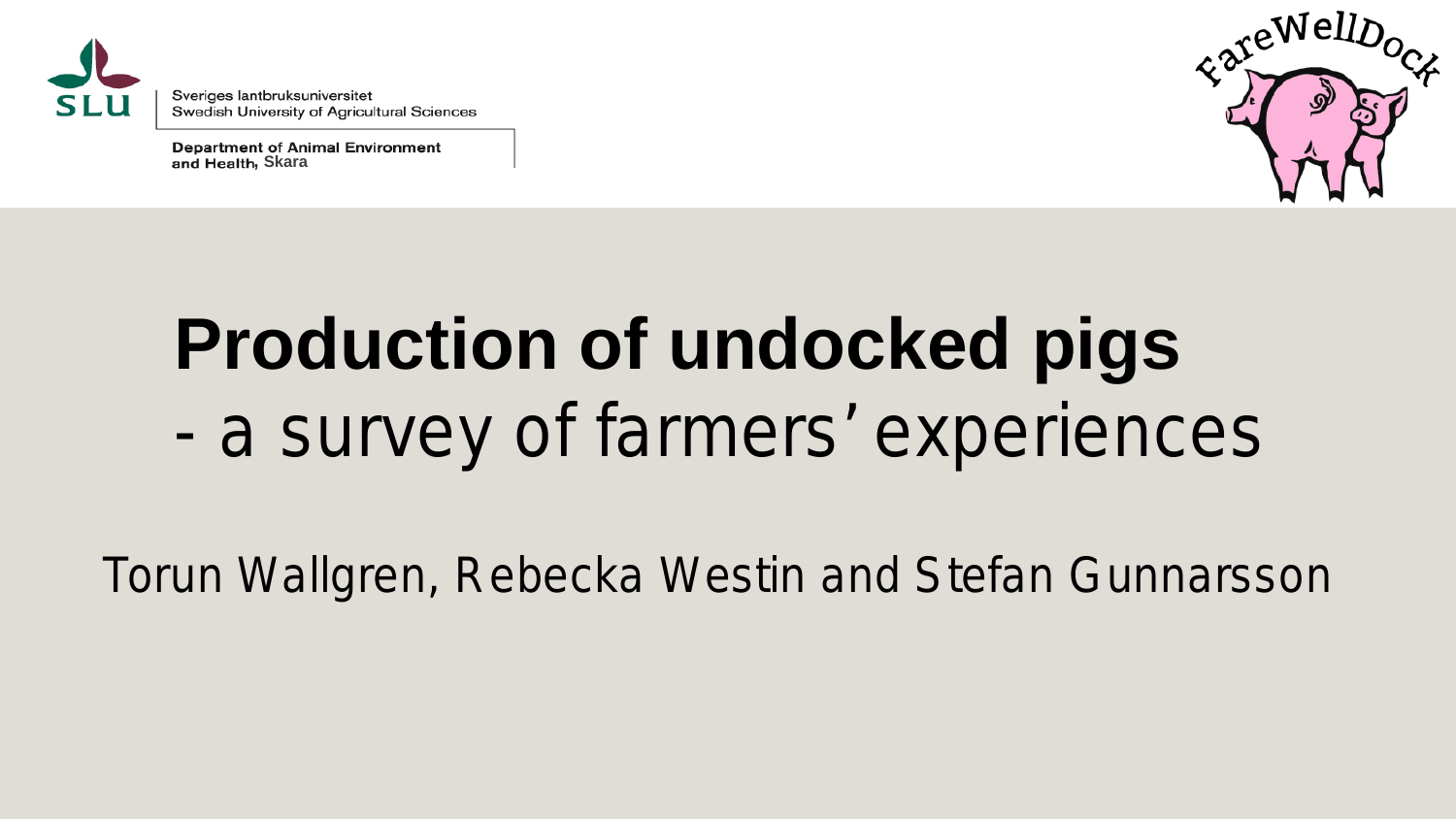#### Intact or docked tails…

*…what's the big deal?*



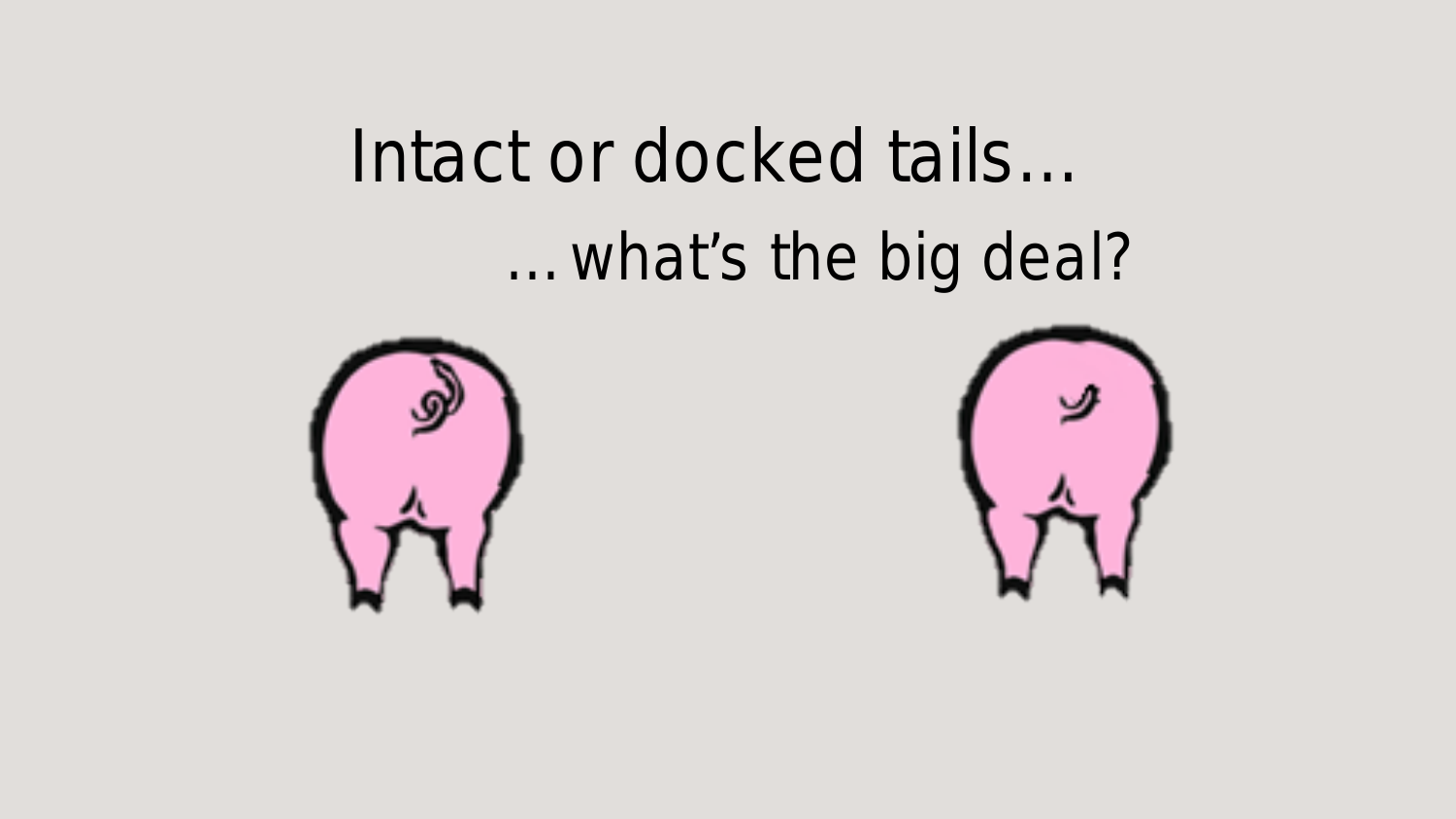### **Legislation and implementation**

**Council Directive 2008/120/EC of 18 December 2008 laying down minimum standards for the protection of pigs.**

- No routine tail docking
- Preventative measures

.

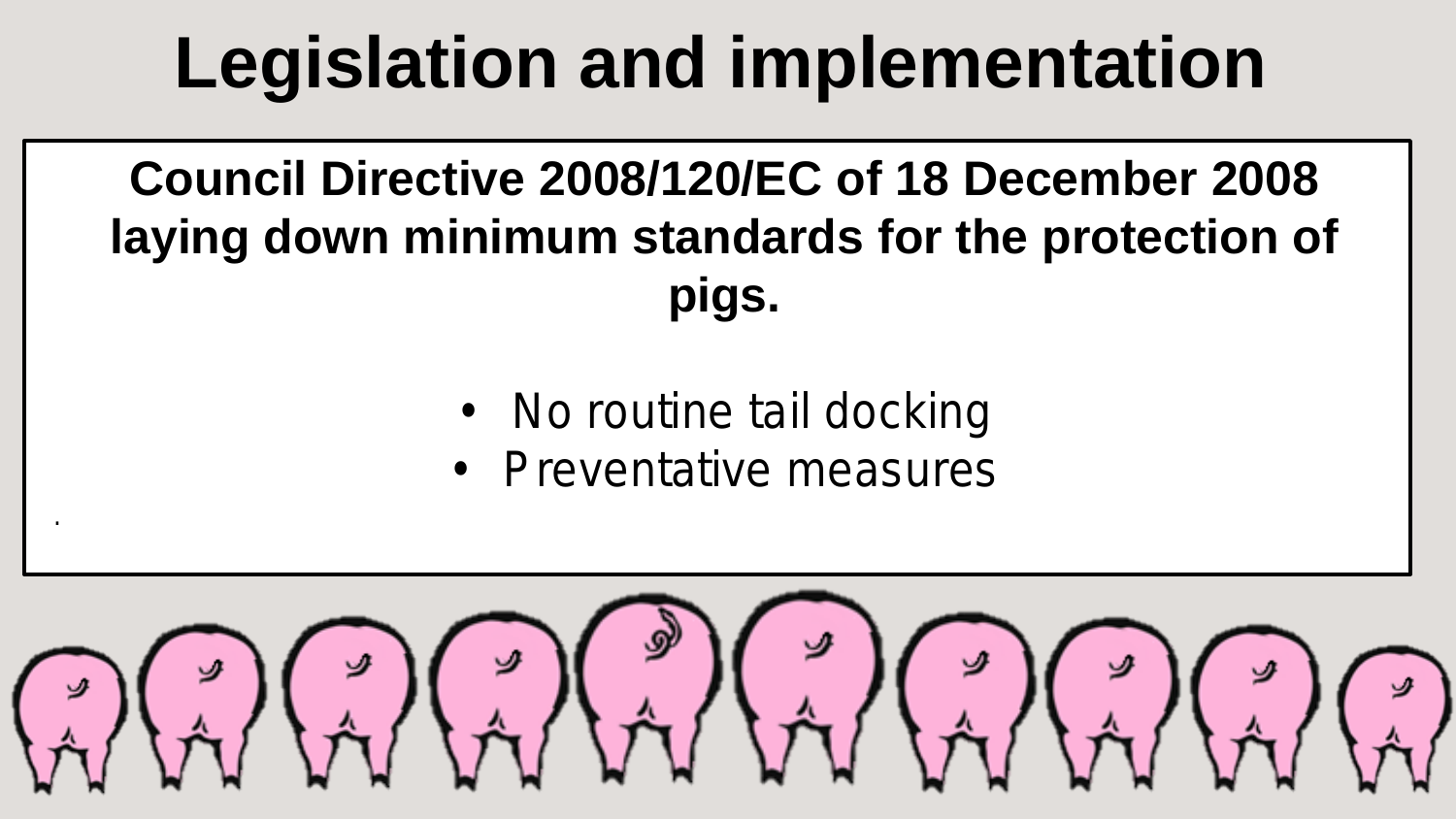exploratory behaviour ear biting undocked housing system<br>reduced profitability manipulable material Franced profitability inamplement like the dand feeding<br>bitten pig Straw lesion feed and feeding<br>flooring mushroom compost tail docking<br>behavioural need triggering factors<br>outbreaks euthanazia peat multifactorial oral manipulation indoor climate<br>disease management reduced health wood shavings sawdust reduced welfare biter explore tail biting season reduced production proper investigation manure handling system

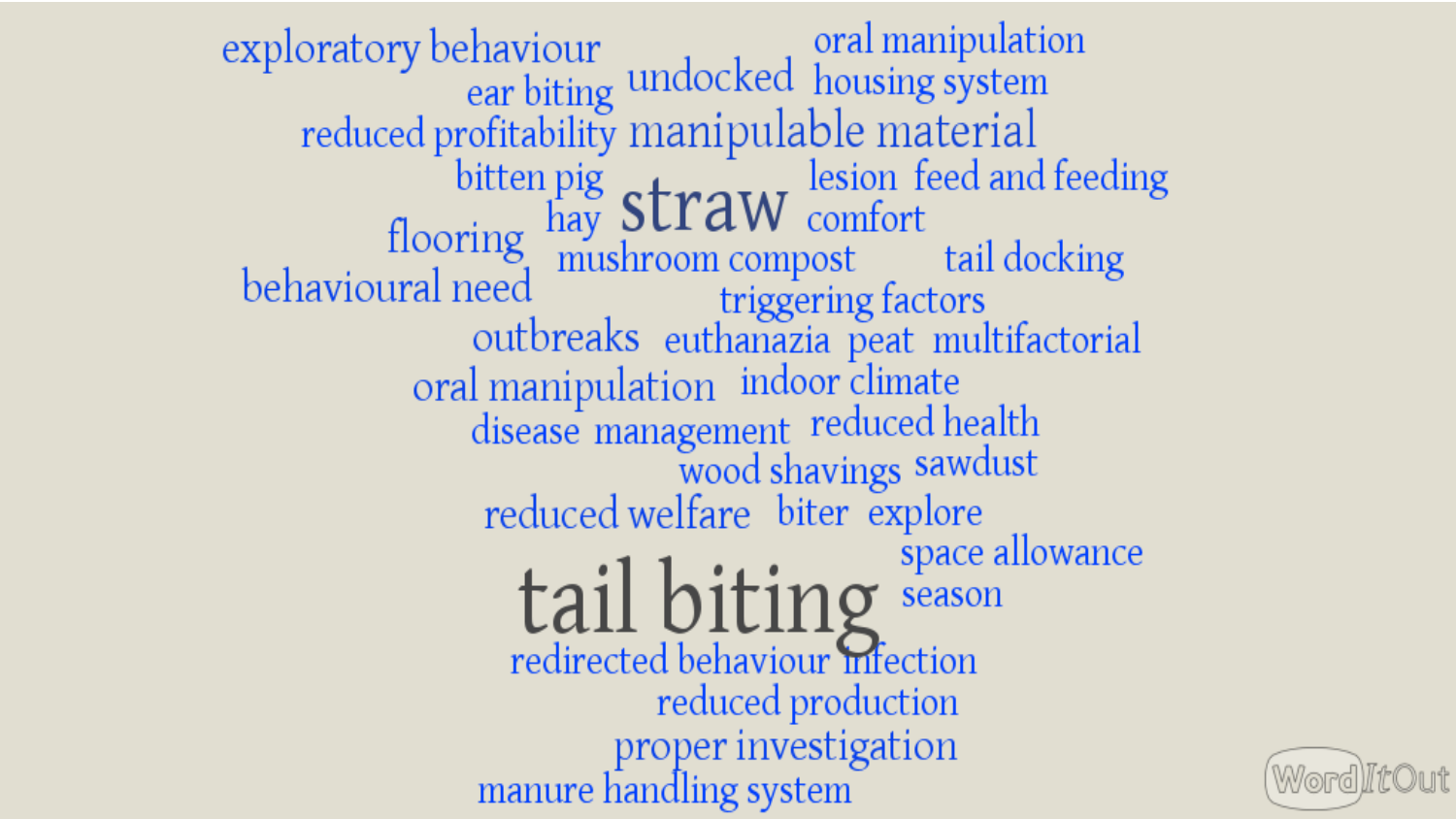# **Rearing undocked pigs ?**

### Surveyed Swedish farmer know-how

- Undocked pigs
	- **How3** • Weaning age **W**(5) weeks
	- Slatted flooring (max. about 33%)
	- Stocking density
	- Manipulable material (straw)

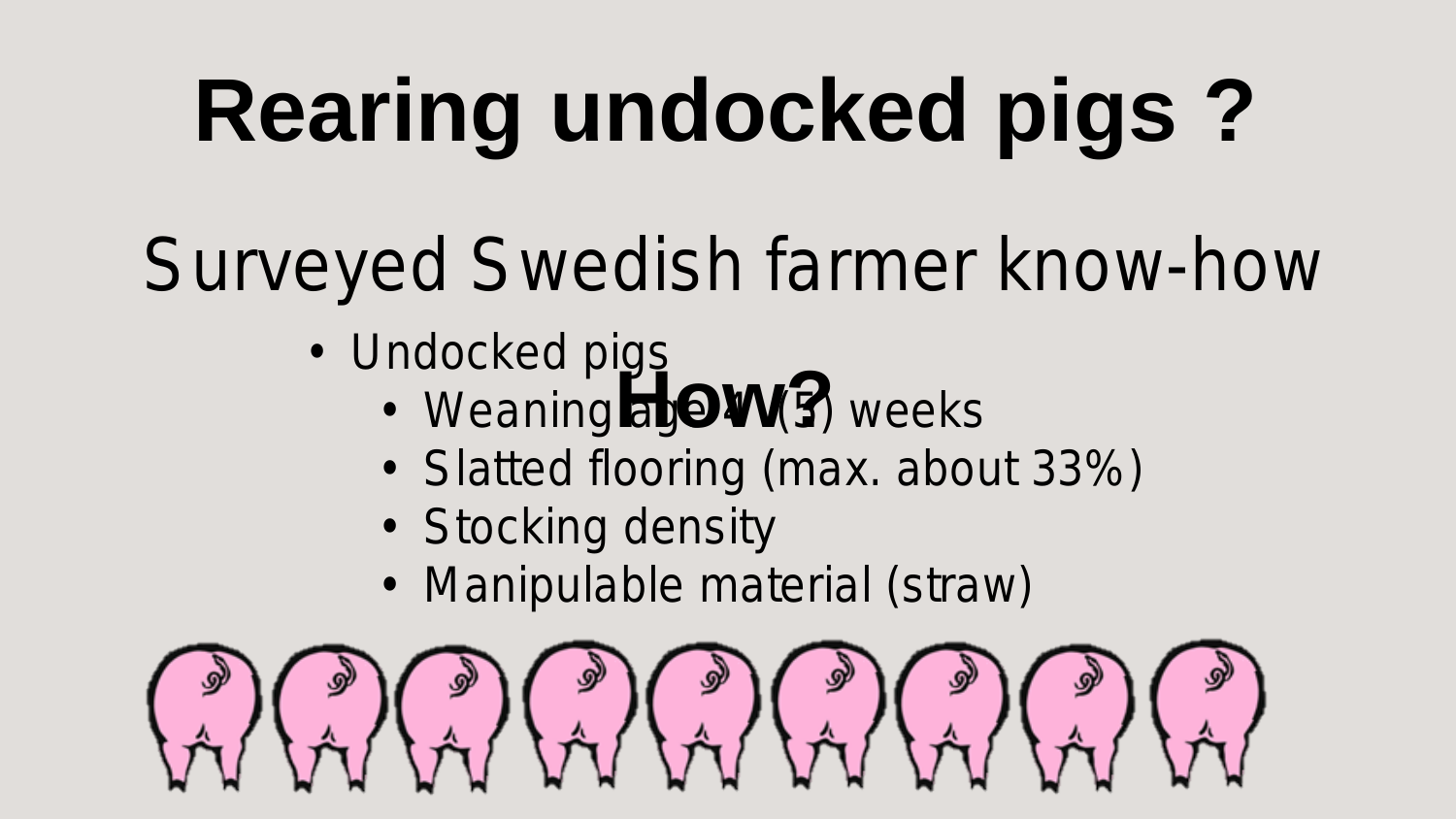#### Telephone survey

- General questions
- Production information
- Tail biting
- Straw usage
- Pen conformation
- Feeding system
- Manure handling

|   |   |                                                                                                                                                                                                                                                              | ₹                                                                                          | Nursey Pies<br>The following<br>weeks old)<br>Demos                                                                                                                                                                   | <b>Buan Use In N</b>                                                                                                                                                                                                                      |                                                                                                                                                                                                                                                                                                                                                                                                                                                                                                                                                                                                                                                                                                                                            |                                                                                   |  |
|---|---|--------------------------------------------------------------------------------------------------------------------------------------------------------------------------------------------------------------------------------------------------------------|--------------------------------------------------------------------------------------------|-----------------------------------------------------------------------------------------------------------------------------------------------------------------------------------------------------------------------|-------------------------------------------------------------------------------------------------------------------------------------------------------------------------------------------------------------------------------------------|--------------------------------------------------------------------------------------------------------------------------------------------------------------------------------------------------------------------------------------------------------------------------------------------------------------------------------------------------------------------------------------------------------------------------------------------------------------------------------------------------------------------------------------------------------------------------------------------------------------------------------------------------------------------------------------------------------------------------------------------|-----------------------------------------------------------------------------------|--|
| n |   | Straw Lisage<br>ዎ<br>÷,<br>Do you provide straw to your nursery plag? (If no go to question 19)<br>Do you provide straw to you<br>Which type (3 of stream have you used in nursery peak function<br>Which type (3 of stream)<br>any very need of )<br>b) Oat | ٠<br>ĥ,<br>On average, how heavy are the plig, when they leave the nursery?<br>On average, | h.<br>ب<br>On average, how old are the play when they leave the nursery?<br>On average, how old are the play when they leave the nursery?<br>On average how beavy are the pigs when they enter the unrestry? $\Omega$ | ۳<br>ii) How many nursery plg spaces do you have?<br>ii)<br>$\sin\alpha$ you taking earlified organic nursery pigs<br>$\sin\alpha$ iii are $\sin\alpha$ is also<br>On average, how old are the pigs when they enter the nursery? $\alpha$ | Nursery Pigs<br>The following questions pertain to nursery-sged pigs them approximately $\pm$ 11 The following questions pertain to nursery-sged pigs they from<br><b>Demographics</b><br>$\begin{array}{c} 0\\ 1\\ 0\\ 1\\ \end{array} \text{ are the unit series of } \begin{array}{c} 0\\ 0\\ 0\\ 1\\ \end{array} \text{ and the first terms of } \begin{array}{c} 0\\ 0\\ 0\\ 0\\ \end{array} \text{ is the unit series of } \begin{array}{c} 0\\ 0\\ 0\\ \end{array} \text{ is the unit series of } \begin{array}{c} 0\\ 0\\ 0\\ \end{array} \text{ is the unit series of } \begin{array}{c} 0\\ 0\\ 0\\ \end{array} \text{ is the unit series of } \begin{array}{c} 0\\ 0\\ \end{array} \text{ is the unit series of } \begin{array$ | $\beta$ and $\beta$ and Finishirg Pens on Swedish Pig Farms parameters of $\beta$ |  |
|   | り |                                                                                                                                                                                                                                                              |                                                                                            |                                                                                                                                                                                                                       |                                                                                                                                                                                                                                           |                                                                                                                                                                                                                                                                                                                                                                                                                                                                                                                                                                                                                                                                                                                                            |                                                                                   |  |

and the contract of the contract of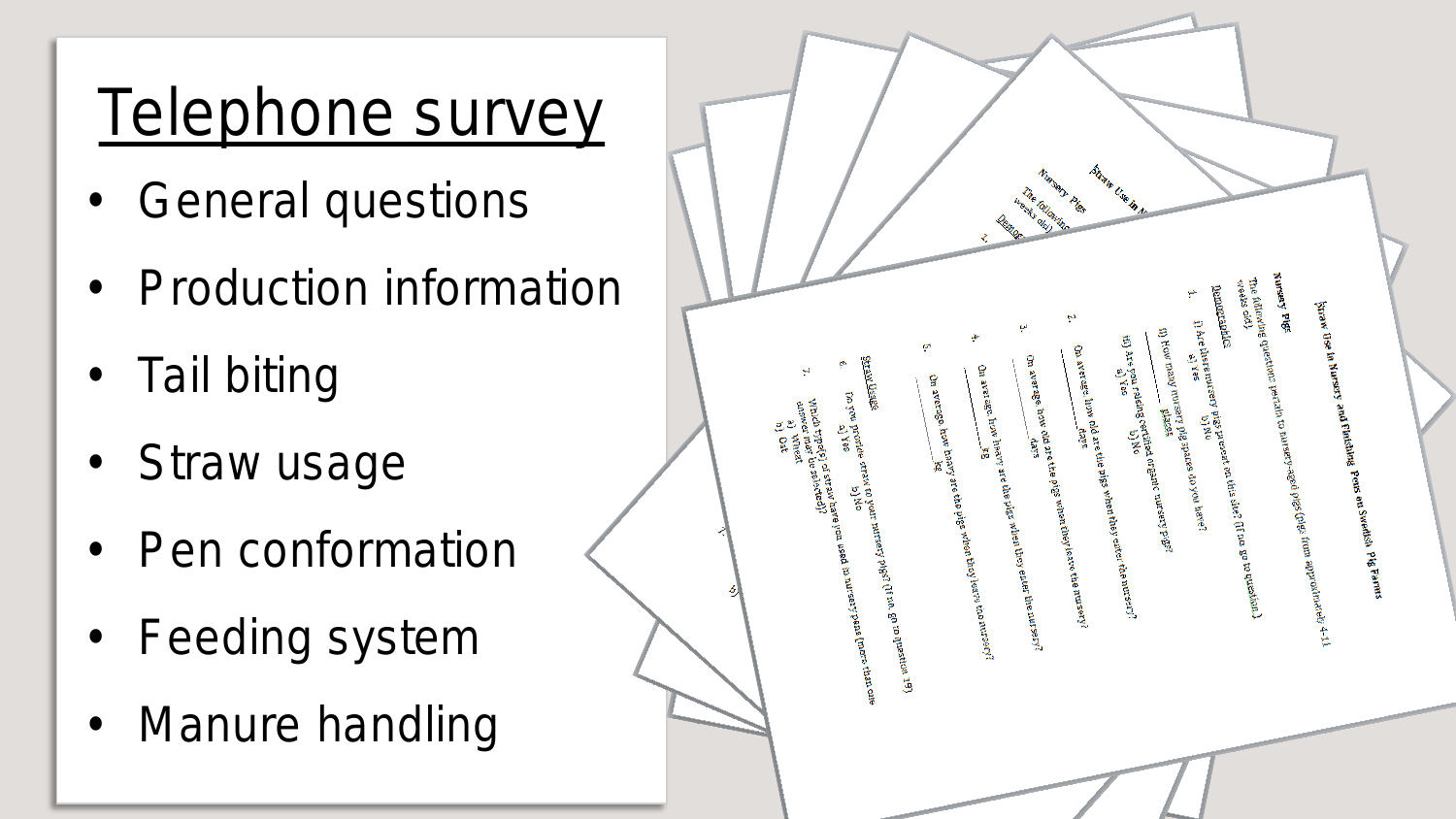|                                        | <b>Nursery farms</b><br>Weaning -10w | <b>Finishing farms</b><br>10w-slaughter |
|----------------------------------------|--------------------------------------|-----------------------------------------|
| No. of farms                           | 46                                   | 43                                      |
| Total no. of pig places 815 (126-4000) |                                      | 1200 (132-6500)                         |
| No. of pigs/pen                        | 11 (10-300)                          | $10(7-100)$                             |
| Space allowance/pig                    | $0.53(0.3-1.9)$                      | $0.96(0.8-2.5)$                         |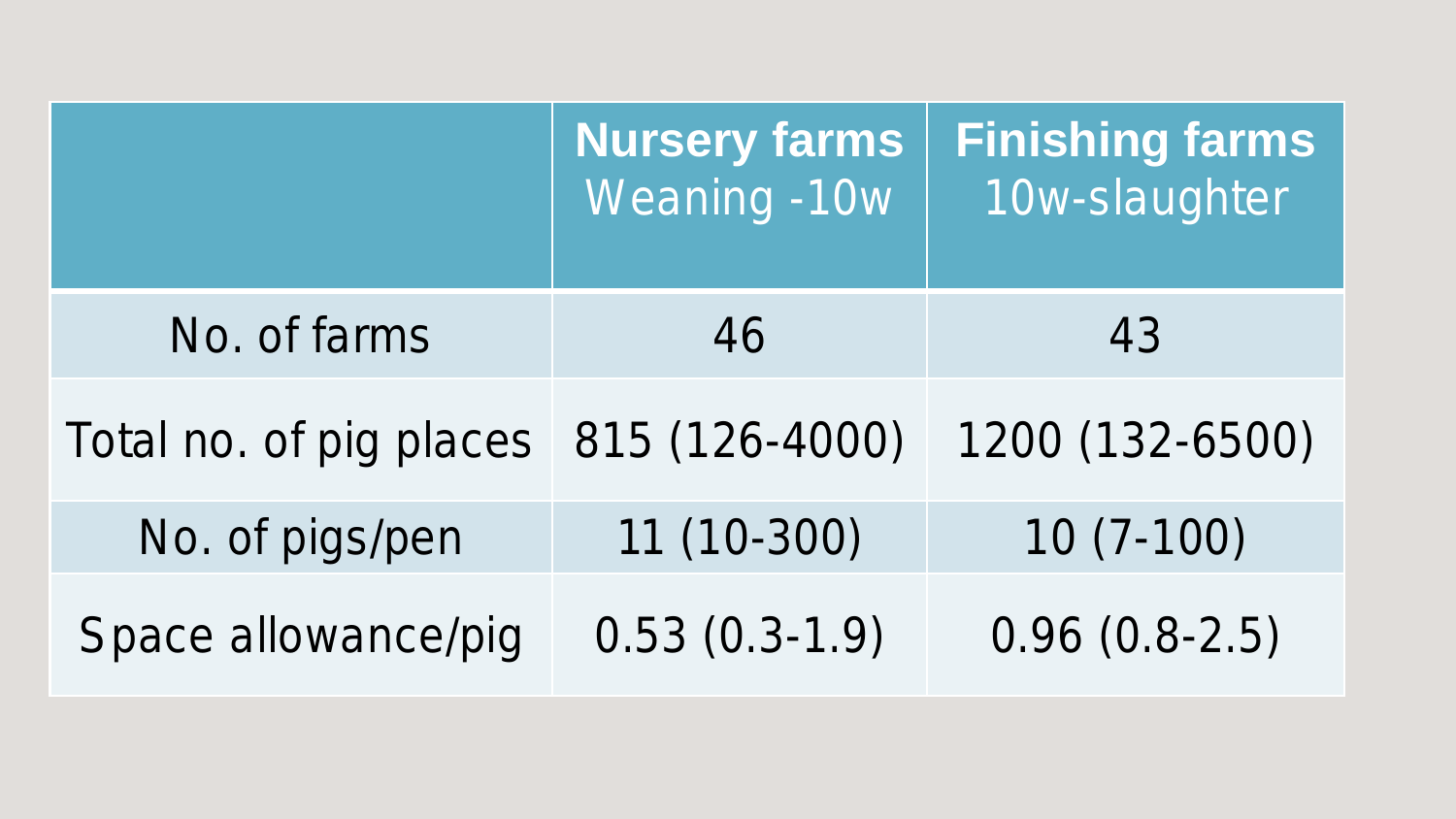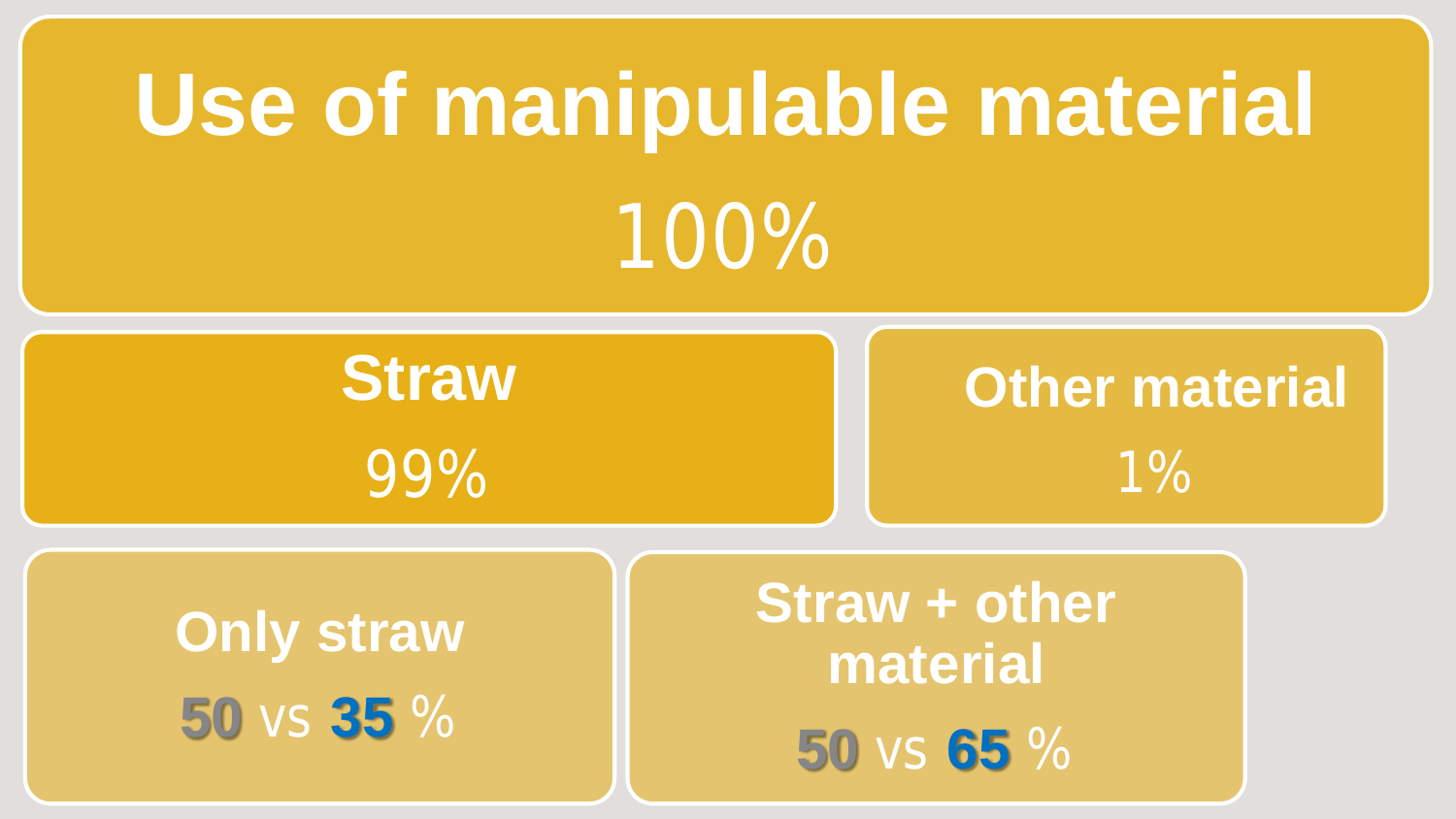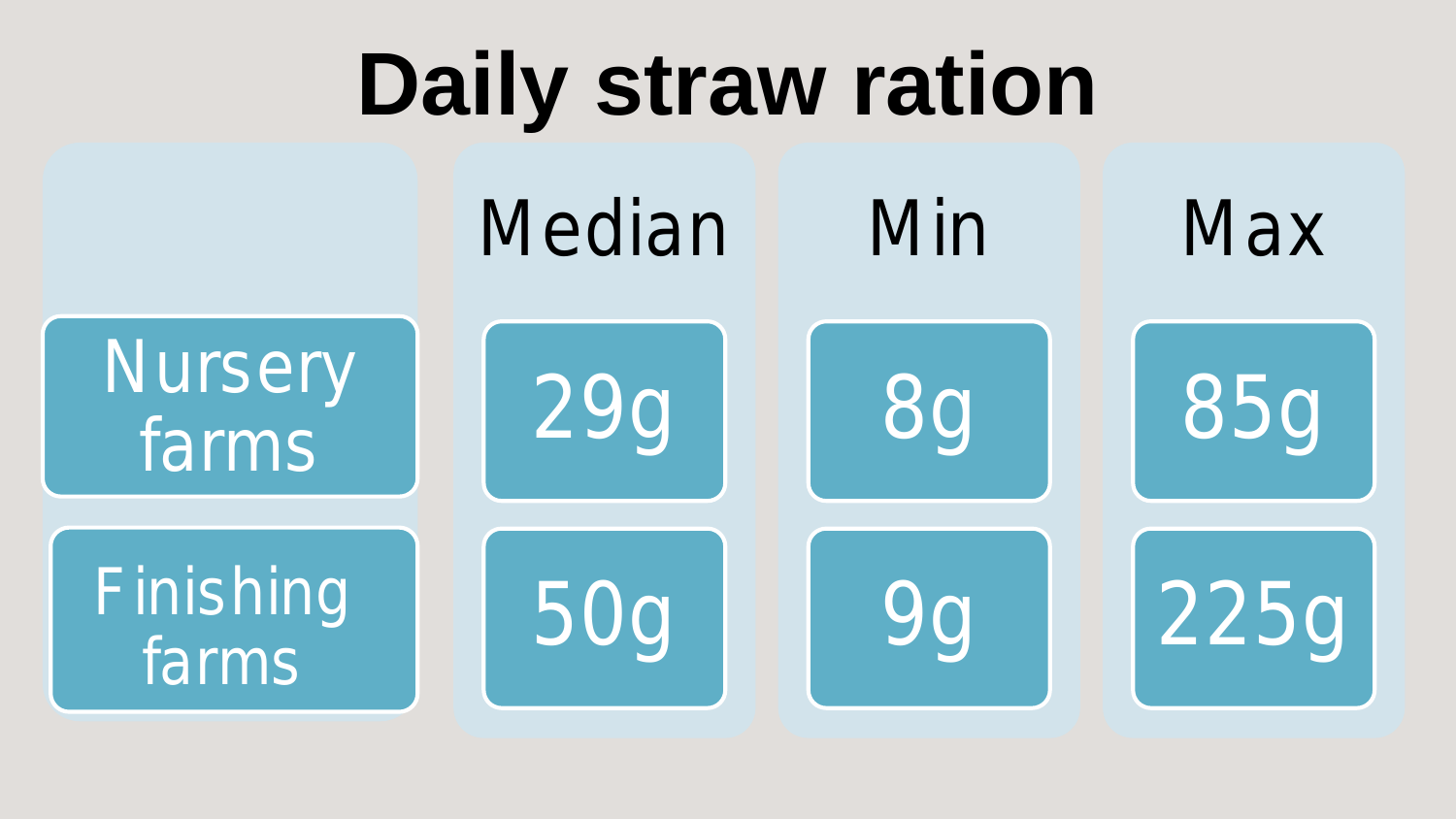### **Frequency of tail biting**

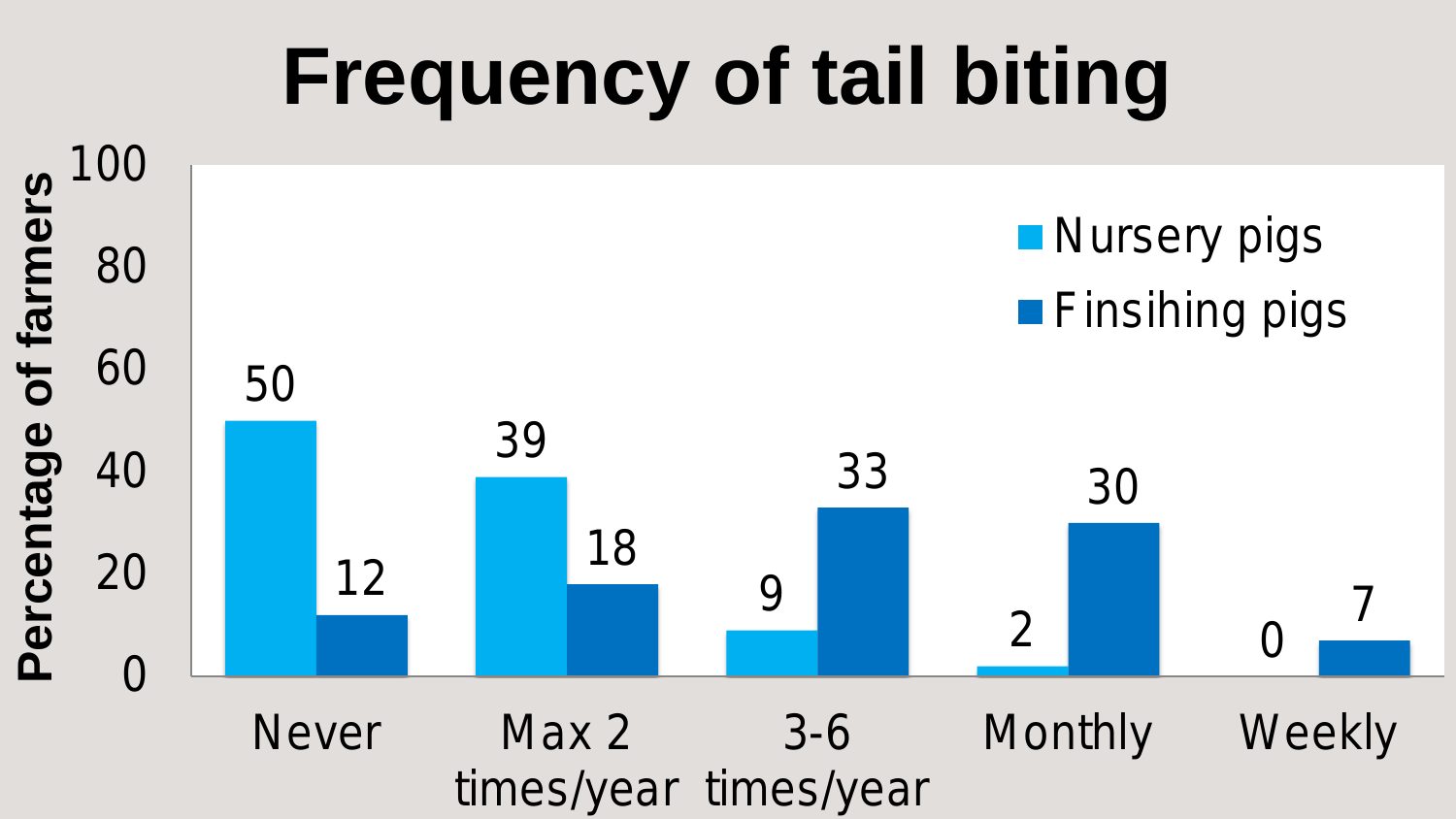#### **Tail biting and straw usage**

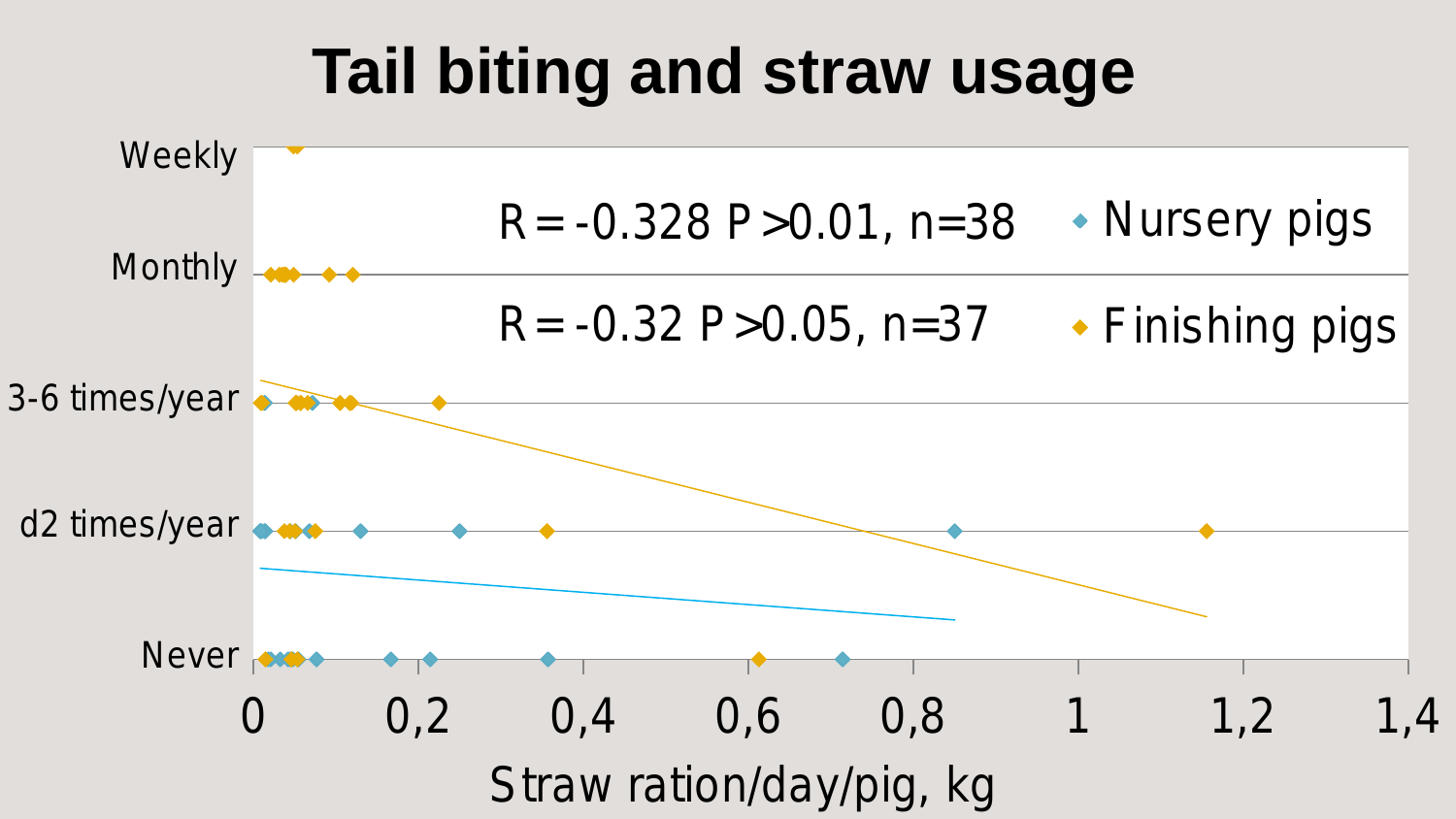|                                                       |                                            | <b>Nursery</b><br>farms | <b>Finishing</b> | <b>Frequency of manure</b><br>handling problems,% |        |         |  |  |  |
|-------------------------------------------------------|--------------------------------------------|-------------------------|------------------|---------------------------------------------------|--------|---------|--|--|--|
|                                                       |                                            |                         | farms            | <b>Never</b>                                      | Yearly | Monthly |  |  |  |
|                                                       | Cable, arm scraper(s)                      | 23                      | 25               | 70,8                                              | 20,8   | 8,4     |  |  |  |
| Straw ration x problems in the manure handling system |                                            |                         |                  |                                                   |        |         |  |  |  |
|                                                       | $R = -0.33$ P=0.12<br><b>Nursery farms</b> |                         |                  |                                                   |        |         |  |  |  |
| Finishing pig farms: $R=0.31$ P=0.09                  |                                            |                         |                  |                                                   |        |         |  |  |  |
|                                                       | <b>Slurry</b>                              |                         |                  | 100                                               |        |         |  |  |  |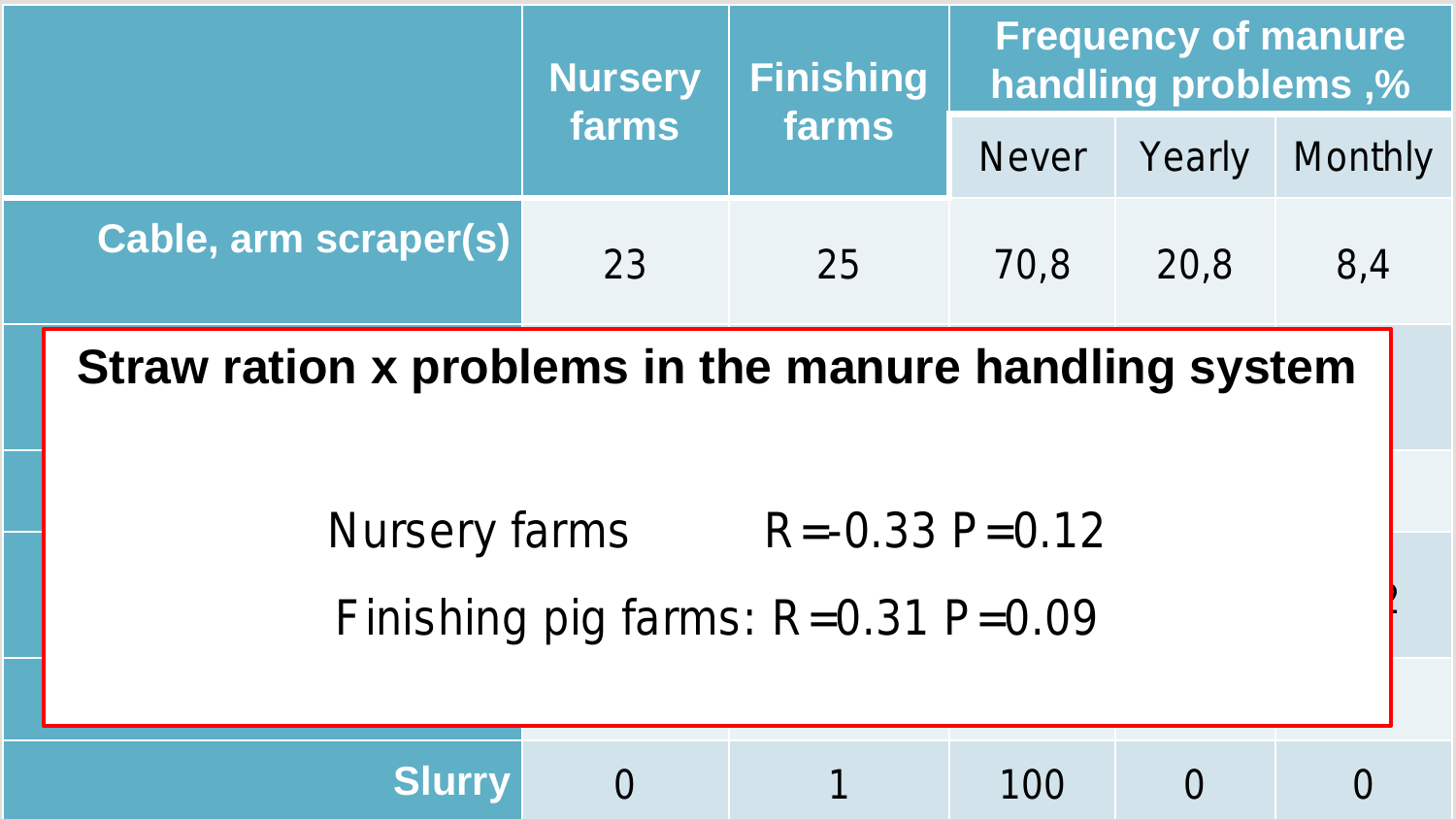## **Conclusion**

#### **Tail biting** *was* **managed without tail docking**

- 100 % manipulable material provision, commonly straw.
- Increased straw ration was correlated to decreased tail biting frequency
- Increased tail biting frequency was correlated to increased percentage of tail bitten pigs, and number of affected pens

*Even though provided straw rations were small (30- 50g/pig) this amount of straw seemed to provide enough occupation to limit outbreaks*